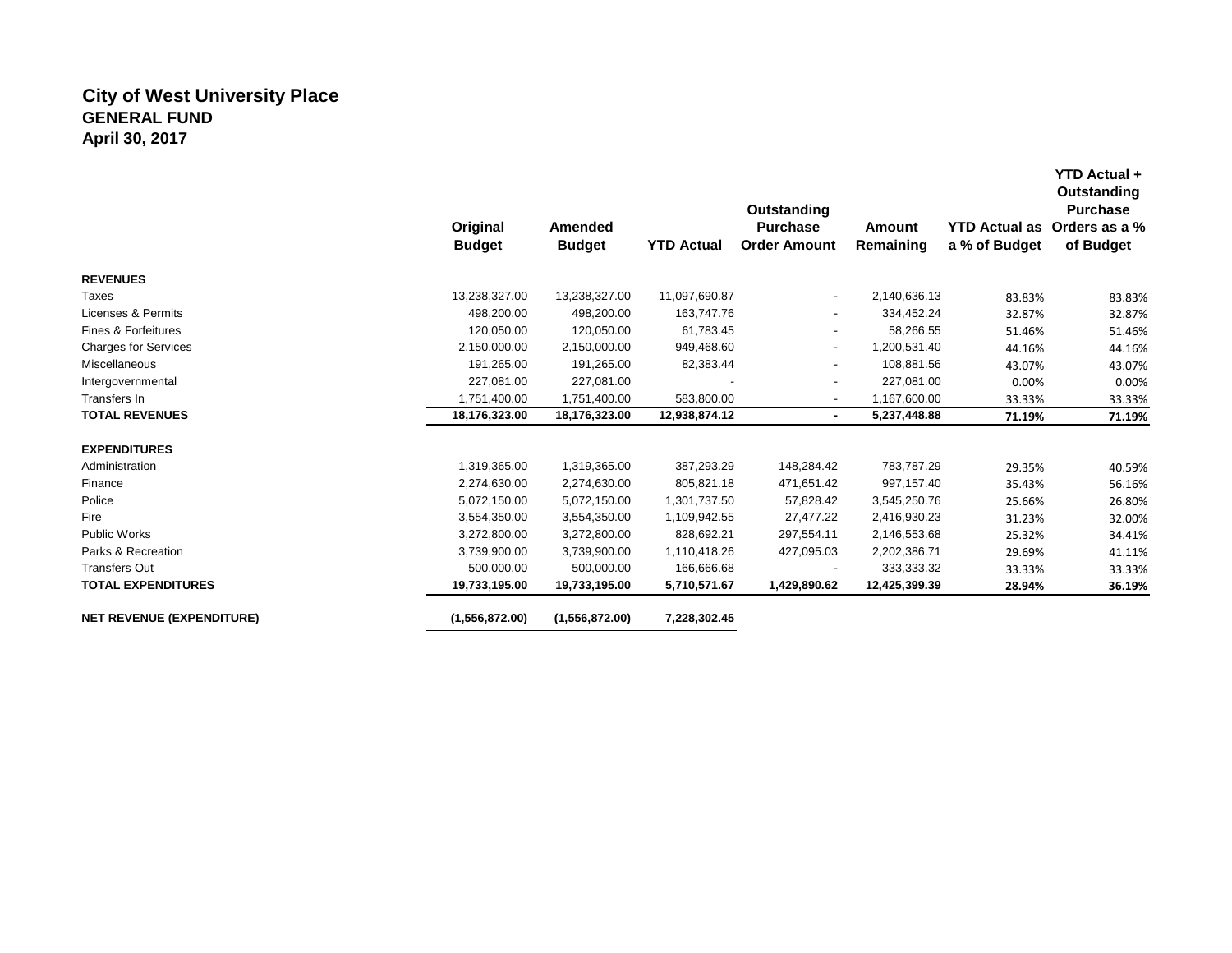# **City of West University Place WATER & SEWER FUND April 30, 2017**

|                                                   | Original<br><b>Budget</b> | Amended<br><b>Budget</b> | <b>YTD Actual</b> | Outstanding<br><b>Purchase</b><br><b>Order Amount</b> | Amount<br>Remaining | <b>YTD Actual as</b><br>a % of Budget | YtD Actual +<br>Outstanding<br><b>Purchase</b><br>Orders as a %<br>of Budget |
|---------------------------------------------------|---------------------------|--------------------------|-------------------|-------------------------------------------------------|---------------------|---------------------------------------|------------------------------------------------------------------------------|
| <b>REVENUES</b>                                   |                           |                          |                   |                                                       |                     |                                       |                                                                              |
| <b>Charges for Services</b>                       | 7,235,000.00              | 7,235,000.00             | 1,573,547.29      | $\overline{\phantom{a}}$                              | 5,661,452.71        | 21.75%                                | 21.75%                                                                       |
| Miscellaneous                                     | 5,000.00                  | 5,000.00                 | 3,248.81          |                                                       | 1,751.19            | 64.98%                                | 64.98%                                                                       |
| <b>TOTAL REVENUES</b>                             | 7,240,000.00              | 7,240,000.00             | 1,576,796.10      |                                                       | 5,663,203.90        | 21.78%                                | 21.78%                                                                       |
| <b>EXPENDITURES</b>                               |                           |                          |                   |                                                       |                     |                                       |                                                                              |
| Finance                                           | 276,400.00                | 276,400.00               | 89,502.27         | 25,582.62                                             | 161,315.11          | 32.38%                                | 41.64%                                                                       |
| <b>Public Works</b>                               | 4,204,600.00              | 4,204,600.00             | 1,082,016.25      | 1,736,110.04                                          | 1,386,473.71        | 25.73%                                | 67.02%                                                                       |
| Debt Service                                      |                           |                          |                   |                                                       |                     | $\overline{\phantom{a}}$              | $\overline{\phantom{a}}$                                                     |
| <b>Transfer To General Fund</b>                   | 1,545,500.00              | 1,545,500.00             | 515,166.68        | ۰                                                     | 1,030,333.32        | 33.33%                                | 33.33%                                                                       |
| Transfer to City Hall Expansion Construction Fund |                           | $\overline{\phantom{a}}$ |                   |                                                       |                     |                                       |                                                                              |
| Transfer to W&S CIP Fund                          |                           | $\overline{\phantom{a}}$ |                   |                                                       | ۰                   | $\overline{\phantom{0}}$              |                                                                              |
| <b>TOTAL EXPENDITURES</b>                         | 6,026,500.00              | 6,026,500.00             | 1,686,685.20      | 1,761,692.66                                          | 2,578,122.14        | 27.99%                                | 57.22%                                                                       |
| <b>NET REVENUE (EXPENDITURE)</b>                  | 1,213,500.00              | 1,213,500.00             | (109, 889.10)     |                                                       |                     |                                       |                                                                              |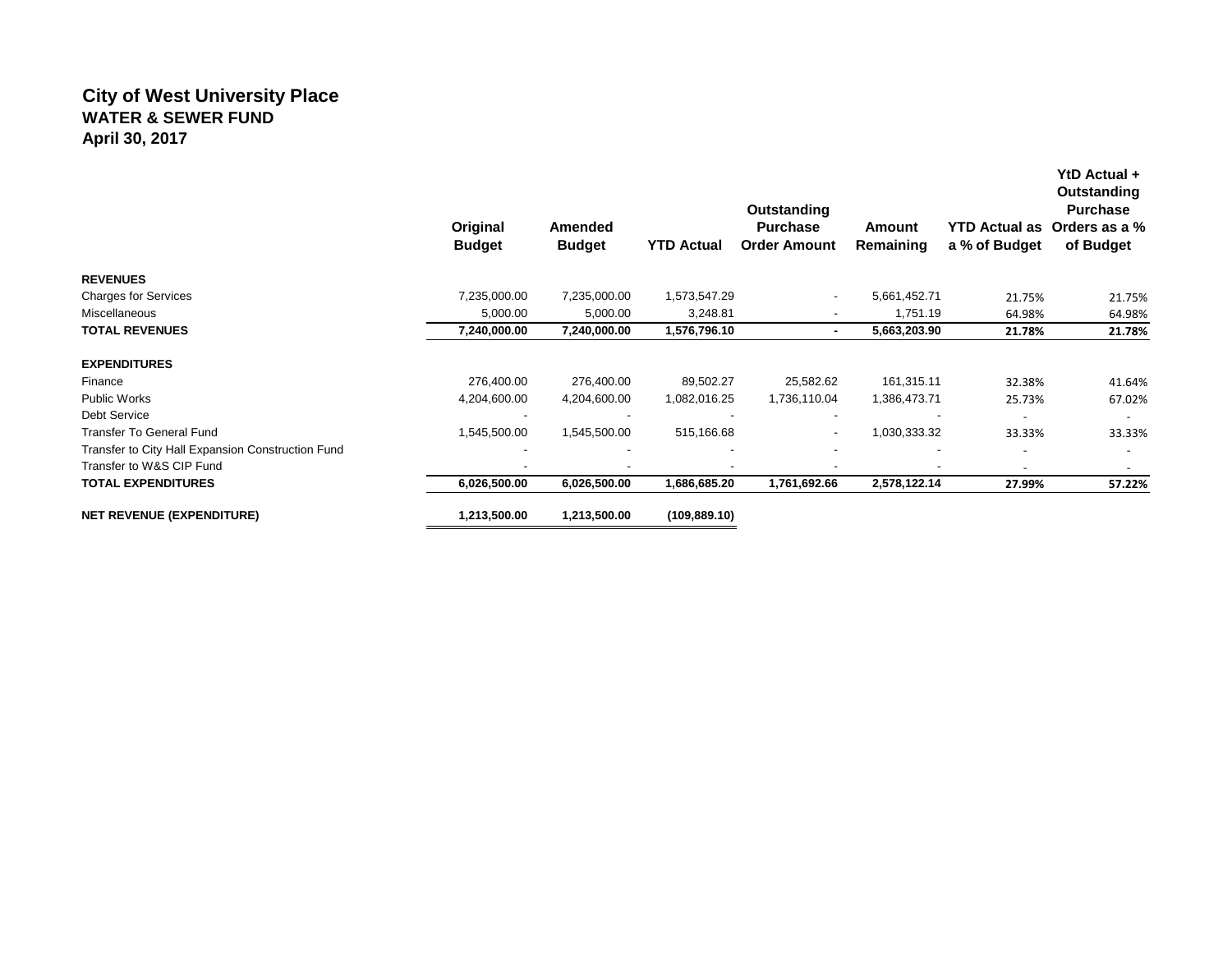## **City of West University Place SOLID WASTE FUND April 30, 2017**

|                                  | Original<br><b>Budget</b> | Amended<br><b>Budget</b> | <b>YTD Actual</b> | Outstanding<br><b>Purchase</b><br><b>Order Amount</b> | Amount<br>Remaining | <b>YTD Actual as</b><br>a % of Budget | YTD Actual +<br>Outstanding<br><b>Purchase</b><br>Orders as a %<br>of Budget |
|----------------------------------|---------------------------|--------------------------|-------------------|-------------------------------------------------------|---------------------|---------------------------------------|------------------------------------------------------------------------------|
| <b>REVENUES</b>                  |                           |                          |                   |                                                       |                     |                                       |                                                                              |
| Solid Waste Collection           | 1,651,000.00              | 1,651,000.00             | 407,016.09        | $\overline{\phantom{a}}$                              | 1,243,983.91        | 24.65%                                | 24.65%                                                                       |
| Sales of Recyclables             | 3,000.00                  | 3,000.00                 | 6,076.23          | $\overline{\phantom{a}}$                              | (3,076.23)          | 202.54%                               | 202.54%                                                                      |
| Miscellaneous                    |                           |                          | 836.05            |                                                       | (836.05)            |                                       |                                                                              |
| <b>TOTAL REVENUES</b>            | 1,654,000.00              | 1,654,000.00             | 413,928.37        | $\blacksquare$                                        | 1,240,071.63        | 25.03%                                | 25.03%                                                                       |
| <b>EXPENDITURES</b>              |                           |                          |                   |                                                       |                     |                                       |                                                                              |
| <b>General Services</b>          | 1,058,100.00              | 1,058,100.00             | 276,205.03        | 254,913.02                                            | 526,981.95          | 26.10%                                | 50.20%                                                                       |
| <b>Recycling Facility</b>        | 8,900.00                  | 8,900.00                 | 2,622.28          | 994.40                                                | 5,283.32            | 29.46%                                | 40.64%                                                                       |
| <b>Curbside Recycling</b>        | 294,400.00                | 294,400.00               | 79,055.56         | 74,292.27                                             | 141,052.17          | 26.85%                                | 52.09%                                                                       |
| <b>TOTAL EXPENDITURES</b>        | 1,361,400.00              | 1,361,400.00             | 357,882.87        | 330,199.69                                            | 673,317.44          | 26.29%                                | 50.54%                                                                       |
| <b>NET REVENUE (EXPENDITURE)</b> | 292,600.00                | 292,600.00               | 56,045.50         |                                                       |                     |                                       |                                                                              |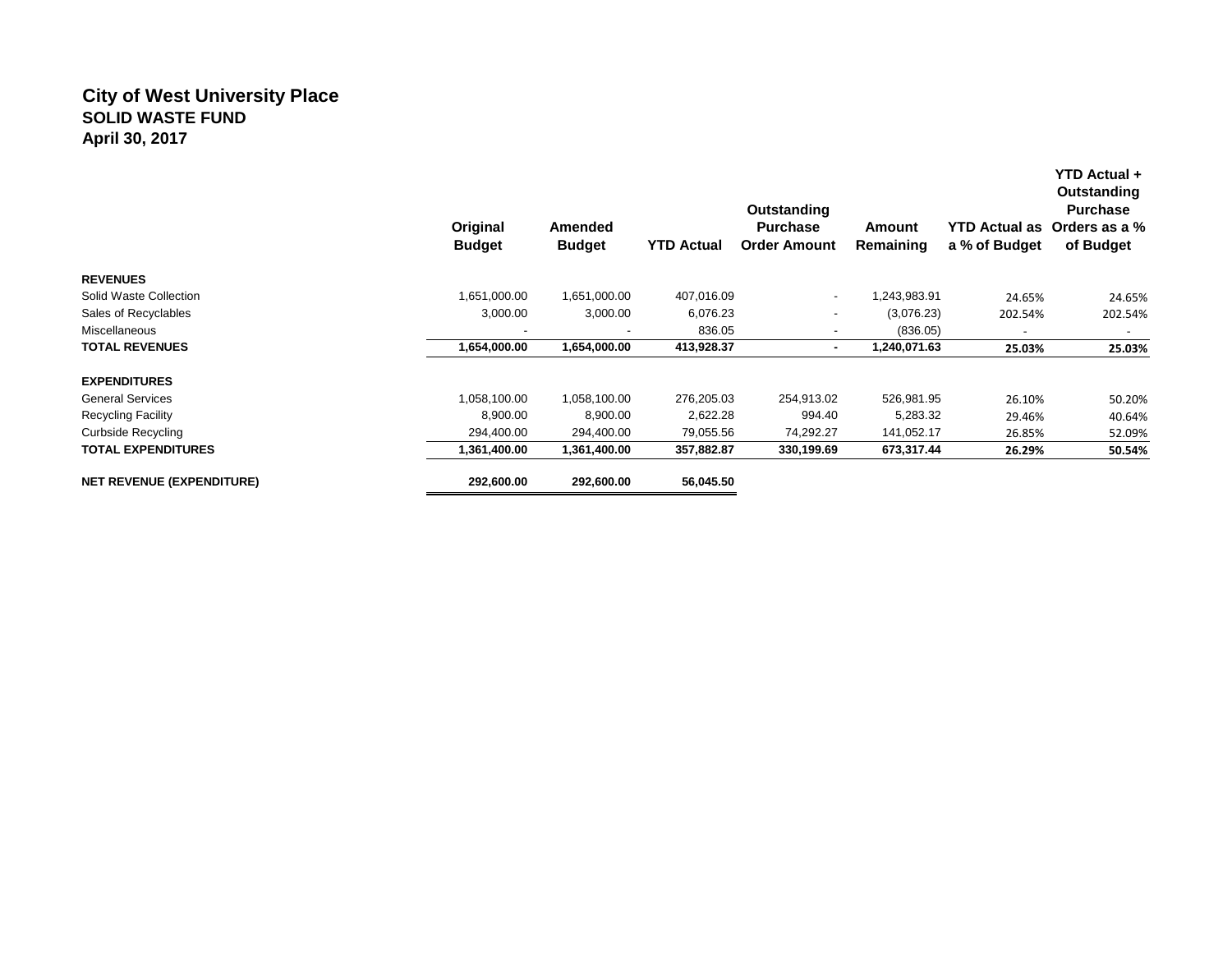## **City of West University Place TECHNOLOGY MANAGEMENT FUND April 30, 2017**

|                                             | Original<br><b>Budget</b> | <b>Amended</b><br><b>Budget</b> | <b>YTD Actual</b> | Outstanding<br><b>Purchase</b><br><b>Order Amount</b> | Amount<br>Remaining | YTD Actual as Orders as a %<br>a % of Budget | <b>YTD Actual +</b><br><b>Outstanding</b><br><b>Purchase</b><br>of Budget |
|---------------------------------------------|---------------------------|---------------------------------|-------------------|-------------------------------------------------------|---------------------|----------------------------------------------|---------------------------------------------------------------------------|
| <b>REVENUES</b>                             |                           |                                 |                   |                                                       |                     |                                              |                                                                           |
| TRANSFER FROM GENERAL FUND                  | 1,301,100.00              | 1,301,100.00                    | 433,700.00        | $\overline{\phantom{a}}$                              | 867,400.00          | 33.33%                                       | 33.33%                                                                    |
| <b>TRANSFER FROM WATER &amp; SEWER FUND</b> | 123,500.00                | 123,500.00                      | 41,166.68         | $\overline{\phantom{a}}$                              | 82,333.32           | 33.33%                                       | 33.33%                                                                    |
| TRANSFER FROM SOLID WASTE FUND              | 45,800.00                 | 45,800.00                       | 15,266.68         |                                                       | 30,533.32           | 33.33%                                       | 33.33%                                                                    |
| <b>EARNINGS ON INVESTMENTS</b>              |                           |                                 | 808.74            |                                                       | (808.74)            |                                              |                                                                           |
| <b>MISCELLANEOUS</b>                        |                           | $\overline{\phantom{a}}$        | 3,159.00          |                                                       | (3, 159.00)         |                                              |                                                                           |
| <b>TOTAL REVENUES</b>                       | 1,470,400.00              | 1,470,400.00                    | 494,101.10        | $\blacksquare$                                        | 976,298.90          | 33.60%                                       | 33.60%                                                                    |
| <b>EXPENDITURES</b>                         |                           |                                 |                   |                                                       |                     |                                              |                                                                           |
| <b>PERSONNEL</b>                            | 533,400.00                | 533,400.00                      | 145,491.99        |                                                       | 387,908.01          | 27.28%                                       | 27.28%                                                                    |
| HARDWARE & SOFTWARE MAINTENANCE CONTRACTS   | 500,580.00                | 500.580.00                      | 115,966.87        | 68,952.33                                             | 315,660.80          | 23.17%                                       | 36.94%                                                                    |
| TELE-COMMUNICATIONS & DATA & RADIO          | 270,000.00                | 270,000.00                      | 89,388.97         | 57,664.61                                             | 122,946.42          | 33.11%                                       | 54.46%                                                                    |
| <b>CONSULTANTS</b>                          | 15,000.00                 | 15.000.00                       | 5.867.50          | 5,390.00                                              | 3,742.50            | 39.12%                                       | 75.05%                                                                    |
| <b>TRAVEL &amp; TRAINING</b>                | 12,800.00                 | 12,800.00                       | 2,122.23          | 6,975.00                                              | 3,702.77            | 16.58%                                       | 71.07%                                                                    |
| HIGH TECHNOLOGY REPLACEMENTS                | 90,000.00                 | 90,000.00                       | 11,152.93         | 3,928.00                                              | 74,919.07           | 12.39%                                       | 16.76%                                                                    |
| <b>TOTAL EXPENDITURES</b>                   | 1,421,780.00              | 1,421,780.00                    | 369,990.49        | 142,909.94                                            | 908,879.57          | 26.02%                                       | 36.07%                                                                    |
| <b>NET REVENUE (EXPENDITURE)</b>            | 48,620.00                 | 48,620.00                       | 124,110.61        |                                                       |                     |                                              |                                                                           |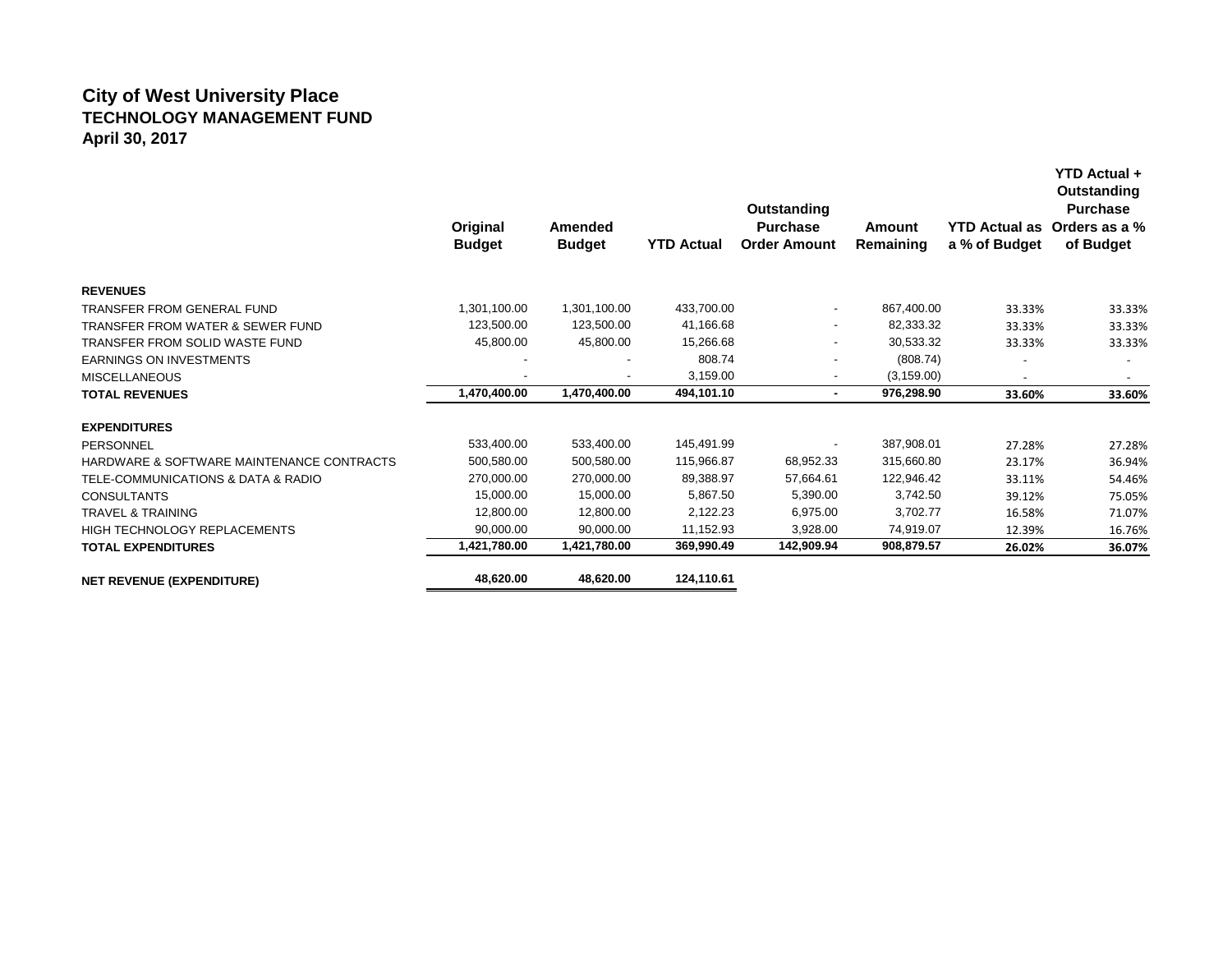## **City of West University Place VEHICLE REPLACEMENT FUND April 30, 2017**

|                                             | Original<br><b>Budget</b> | Amended<br><b>Budget</b> | <b>YTD Actual</b> | Outstanding<br><b>Purchase</b><br><b>Order Amount</b> | <b>Amount</b><br>Remaining | <b>YTD Actual as</b><br>a % of Budget | Outstanding<br><b>Purchase</b><br>Orders as a %<br>of Budget |
|---------------------------------------------|---------------------------|--------------------------|-------------------|-------------------------------------------------------|----------------------------|---------------------------------------|--------------------------------------------------------------|
| <b>REVENUES</b>                             |                           |                          |                   |                                                       |                            |                                       |                                                              |
| TRANSFER FROM GENERAL FUND                  | 331,300.00                | 331,300.00               | 110,433.32        | $\overline{\phantom{a}}$                              | 220,866.68                 | 33.33%                                | 33.33%                                                       |
| <b>TRANSFER FROM WATER &amp; SEWER FUND</b> | 76,000.00                 | 76,000.00                | 25,333.32         | $\overline{\phantom{a}}$                              | 50,666.68                  | 33.33%                                | 33.33%                                                       |
| TRANSFER FROM SOLID WASTE FUND              | 192,000.00                | 192,000.00               | 64,000.00         | ٠                                                     | 128,000.00                 | 33.33%                                | 33.33%                                                       |
| SALE OF CITY PROPERTY                       |                           |                          | 3,100.00          |                                                       | (3,100.00)                 |                                       |                                                              |
| <b>EARNINGS ON INVESTMENTS</b>              |                           | $\overline{\phantom{a}}$ | 4,531.00          | $\overline{\phantom{a}}$                              | (4,531.00)                 |                                       |                                                              |
| <b>TOTAL REVENUES</b>                       | 599,300.00                | 599,300.00               | 207,397.64        | $\blacksquare$                                        | 391,902.36                 | 34.61%                                | 34.61%                                                       |
| <b>EXPENDITURES</b>                         |                           |                          |                   |                                                       |                            |                                       |                                                              |
| <b>TRUCKS</b>                               | 74,000.00                 | 74,000.00                | 1,378.88          | 5,936.21                                              | 66,684.91                  | 1.86%                                 | 9.89%                                                        |
| <b>OTHER EQUIPMENT</b>                      | 7,000.00                  | 7,000.00                 |                   |                                                       | 7,000.00                   | 0.00%                                 | 0.00%                                                        |
| <b>TOTAL EXPENDITURES</b>                   | 81,000.00                 | 81,000.00                | 1,378.88          | 5,936.21                                              | 73,684.91                  | 1.70%                                 | 9.03%                                                        |
| <b>NET REVENUE (EXPENDITURE)</b>            | 518,300.00                | 518,300.00               | 206,018.76        |                                                       |                            |                                       |                                                              |

**YTD Actual +**